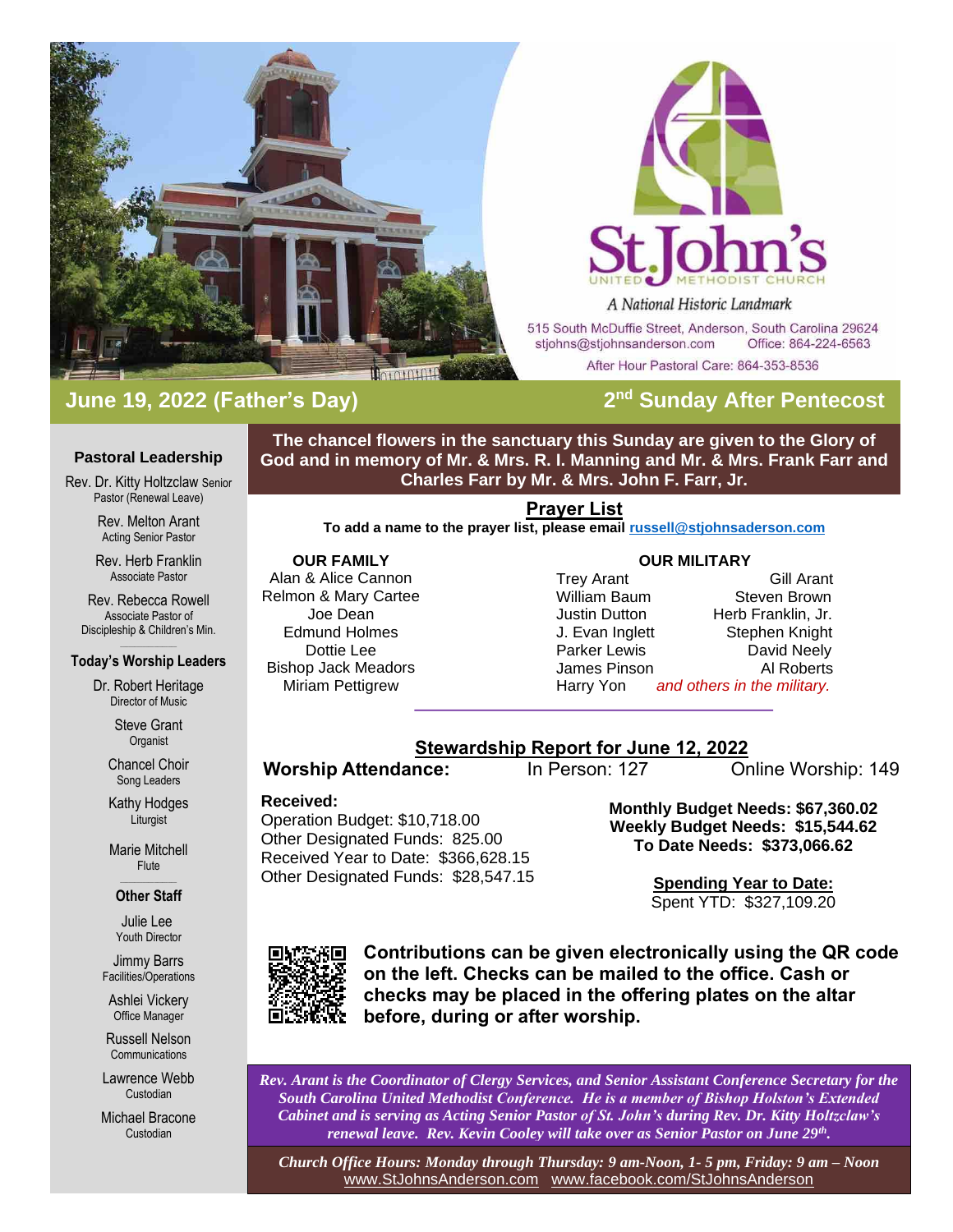# ORDER OF WORSHIP

| <b>PRELUDE</b>                                                                                                                                          | "God of Grace"<br>Paul Manz                                                                                                                                                                          | Steve Grant, Organ                          |
|---------------------------------------------------------------------------------------------------------------------------------------------------------|------------------------------------------------------------------------------------------------------------------------------------------------------------------------------------------------------|---------------------------------------------|
| <b>WELCOME</b>                                                                                                                                          |                                                                                                                                                                                                      | Rev. Mel Arant                              |
| TRINITY CHIMES                                                                                                                                          | "Christ is Made the Sure Foundation"<br>Henry Purcell                                                                                                                                                | Steve Grant, Organ                          |
| * CALL TO WORSHIP                                                                                                                                       | "Draw Us in the Spirit's Tether,"<br><b>UNION SEMINARY</b>                                                                                                                                           | Chancel Choir<br>Steve Grant, Organ         |
| * GREETING                                                                                                                                              | Deuteronomy 6:4-10 NLT (Responsively)                                                                                                                                                                | Kathy Hodges                                |
| Leader:                                                                                                                                                 | "Listen, O Israel! The Lord is our God, the Lord alone.                                                                                                                                              |                                             |
| Congregation:                                                                                                                                           | And you must love the Lord your God with all your heart, all your<br>soul, and all your strength.                                                                                                    |                                             |
| Leader:                                                                                                                                                 | And you must commit yourselves wholeheartedly to these commands<br>that I am giving you today.                                                                                                       |                                             |
| Congregation:                                                                                                                                           | Repeat them again and again to your children.                                                                                                                                                        |                                             |
| Leader:                                                                                                                                                 | Talk about them when you are at home and when you are on the road,<br>when you are going to bed and when you are getting up. Tie them<br>to your hands and wear them on your forehead as reminders.  |                                             |
| Congregation:                                                                                                                                           | Write them on the doorposts of your house and on your gates.                                                                                                                                         |                                             |
| Leader:                                                                                                                                                 | The Lord your God will soon bring you into the land he swore to give<br>you when he made a vow to your ancestors Abraham, Isaac, and<br>Jacob.                                                       |                                             |
| Congregation:                                                                                                                                           | It is a land with large, prosperous cities that you did not build."                                                                                                                                  |                                             |
| * HYMN No. 724                                                                                                                                          | "On Jordan's Stormy Banks I Stand"<br>PROMISED LAND                                                                                                                                                  | Chancel Choir<br>Steve Grant, Organ         |
| * INVOCATION (Prayed In Unison)                                                                                                                         | based on "For a Devout Mind"<br><i>The Methodist Hymnal</i> (1932 Edition)                                                                                                                           | Kathy Hodges                                |
|                                                                                                                                                         | O almighty God, every good prayer comes from you,<br>and you pour out the Spirit of grace and prayer on all who desire it.                                                                           |                                             |
| when we draw near you,                                                                                                                                  | Deliver us from coldness of heart and wanderings of mind<br>that with steadfast thoughts and warmed affections<br>we may worship you in spirit and in truth;<br>through Jesus Christ our Lord. Amen. |                                             |
| * THE GLORIA PATRI No. 70                                                                                                                               | "Glory Be to the Father"<br><b>MEINEKE</b>                                                                                                                                                           | Chancel Choir<br>and Congregation           |
| Glory be to the Father and to the Son and to the Holy Ghost;<br>as it was in the beginning, is now, and ever shall be, world without end.<br>Amen. Amen |                                                                                                                                                                                                      |                                             |
| <b>ANTHEM</b>                                                                                                                                           | "Let the Redeemed of the Lord Say So"<br>Michael Barrett                                                                                                                                             | Chancel Choir<br>Steve Grant, Piano         |
| <b>OFFERTORY</b>                                                                                                                                        | "In the Garden"<br>Arr. Michael Stevens                                                                                                                                                              | Steve Grant, Piano<br>Marie Mitchell, Flute |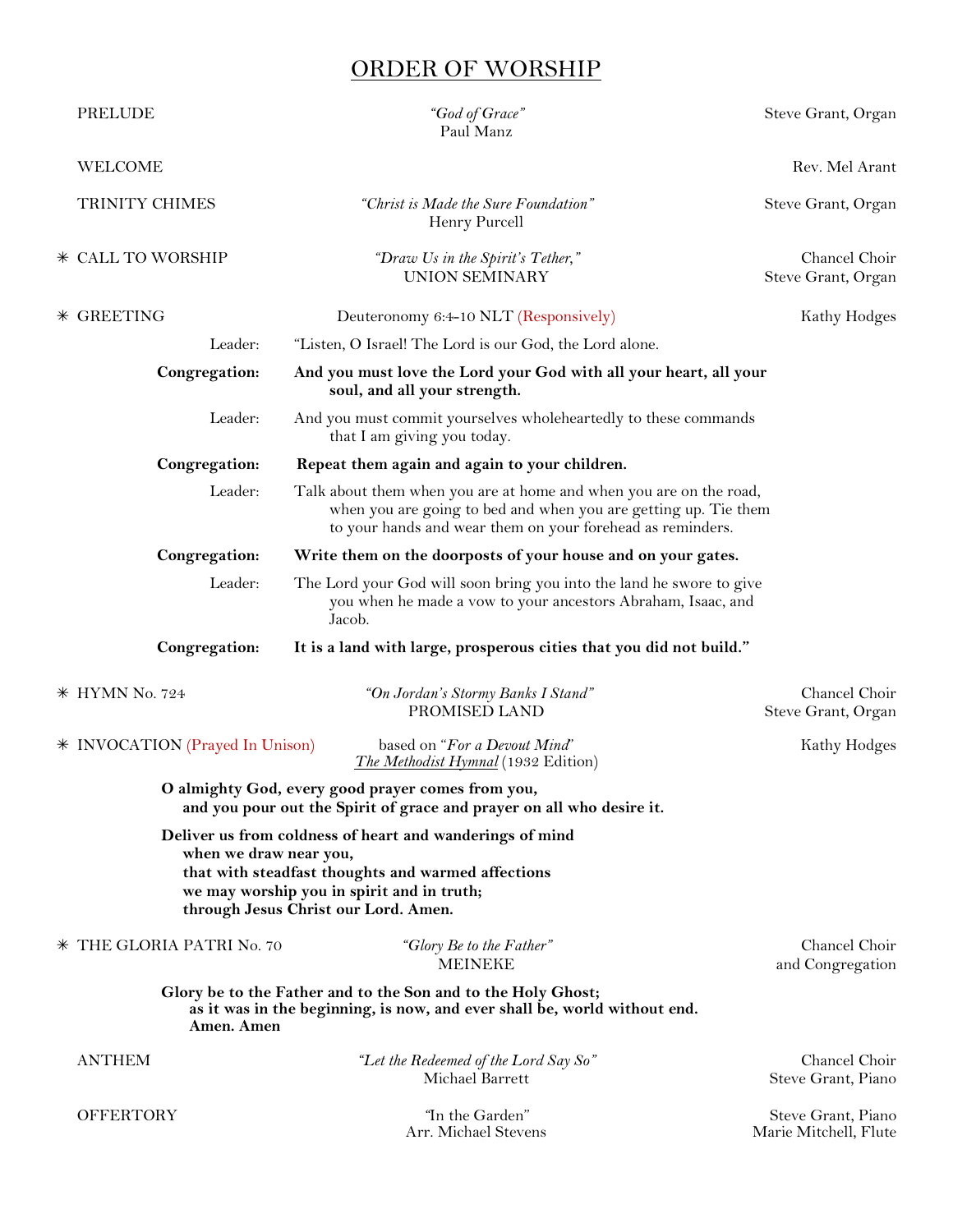|  | <b>SCRIPTURE LESSON</b>                                                                                                 | Exodus 14:5-14 NRSV Pew Bible OT Page 60<br>II Kings 4:1-7 NRSV Pew Bible OT Page 334                                                                                                       | Kathy Hodges                                |
|--|-------------------------------------------------------------------------------------------------------------------------|---------------------------------------------------------------------------------------------------------------------------------------------------------------------------------------------|---------------------------------------------|
|  | $*$ HYMN No. 378                                                                                                        | "Amazing Grace" (stanzas 1,4 & 6)<br><b>ANTIOCH</b> (CM with Repeat)                                                                                                                        | Chancel Choir<br>Steve Grant, Organ         |
|  |                                                                                                                         | * AFFIRMATION OF FAITH No. 885 "A Modern Affirmation" (Responsively)                                                                                                                        | Rev. Mel Arant                              |
|  | Leader:                                                                                                                 | Where the Spirit of the Lord is, there is the one true Church, apostolic and universal,<br>whose holy faith let us now declare:                                                             |                                             |
|  | Congregation:                                                                                                           | We believe in God the Father, infinite in wisdom, power and love,<br>whose mercy is over all his works, and whose will is ever<br>directed to his children's good.                          |                                             |
|  |                                                                                                                         | We believe in Jesus Christ, Son of God and Son of man, the gift of<br>the Father's unfailing grace, the ground of our hope, and the<br>promise of our deliverance from sin and death.       |                                             |
|  |                                                                                                                         | We believe in the Holy Spirit as the divine presence in our lives,<br>whereby we are kept in perpetual remembrance of the truth<br>of Christ, and find strength and help in time of need.   |                                             |
|  |                                                                                                                         | We believe that this faith should manifest itself in the service of<br>love as set forth in the example of our blessed Lord, to the<br>end that the kingdom of God may come upon the earth. |                                             |
|  |                                                                                                                         | Amen.                                                                                                                                                                                       |                                             |
|  | * DOXOLOGY No. 94                                                                                                       | "Praise God, from Whom All Blessings Flow"<br><b>LASST UNS ERFREUEN</b>                                                                                                                     | Chancel Choir<br>and Congregation           |
|  | Alleluia! Alleluia!                                                                                                     | Praise God, from whom all blessings flow; praise God, all creatures here below:                                                                                                             |                                             |
|  |                                                                                                                         | Praise God the source of all our gifts! Praise Jesus Christ, whose power uplifts!<br>Praise the Spirit, Holy Spirit! Alleluia! Alleluia! Alleluia!                                          |                                             |
|  | <b>SERMON</b>                                                                                                           | "For Every Moses, there is a Joshua"                                                                                                                                                        | Rev. Mel Arant                              |
|  | PASTORAL PRAYER                                                                                                         |                                                                                                                                                                                             | Rev. Mel Arant                              |
|  | THE LORD'S PRAYER No. 895 (In Unison)                                                                                   |                                                                                                                                                                                             | Rev. Mel Arant                              |
|  | Our Father, who art in heaven, hallowed be thy name.<br>Thy kingdom come, thy will be done on earth as it is in heaven. |                                                                                                                                                                                             |                                             |
|  | Give us this day our daily bread. And forgive us our trespasses,<br>as we forgive those who trespass against us.        |                                                                                                                                                                                             |                                             |
|  | And lead us not into temptation, but deliver us from evil.                                                              |                                                                                                                                                                                             |                                             |
|  |                                                                                                                         | For thine is the kingdom, and the power, and the glory, forever. Amen.                                                                                                                      |                                             |
|  | * HYMN No. 701                                                                                                          | "When We All Get to Heaven"<br><b>HEAVEN</b>                                                                                                                                                | Steve Grant, Organ                          |
|  | * BENEDICTION                                                                                                           |                                                                                                                                                                                             | Rev. Mel Arant                              |
|  | * POSTLUDE                                                                                                              | "Allegro from Sonata for Flute"<br>Jean Baptiste Loeillet                                                                                                                                   | Steve Grant, Organ<br>Marie Mitchell, Flute |
|  |                                                                                                                         | During the Postlude we encourage you to remain seated.<br>This allows the pastor preparation time to greet members of the congregation as you exit.                                         |                                             |

Please be mindful of those who wish to listen to the Postlude as they prepare to Re-enter the secular world if you exit before it is complete.

"\*" Indicates when those who are able stand.